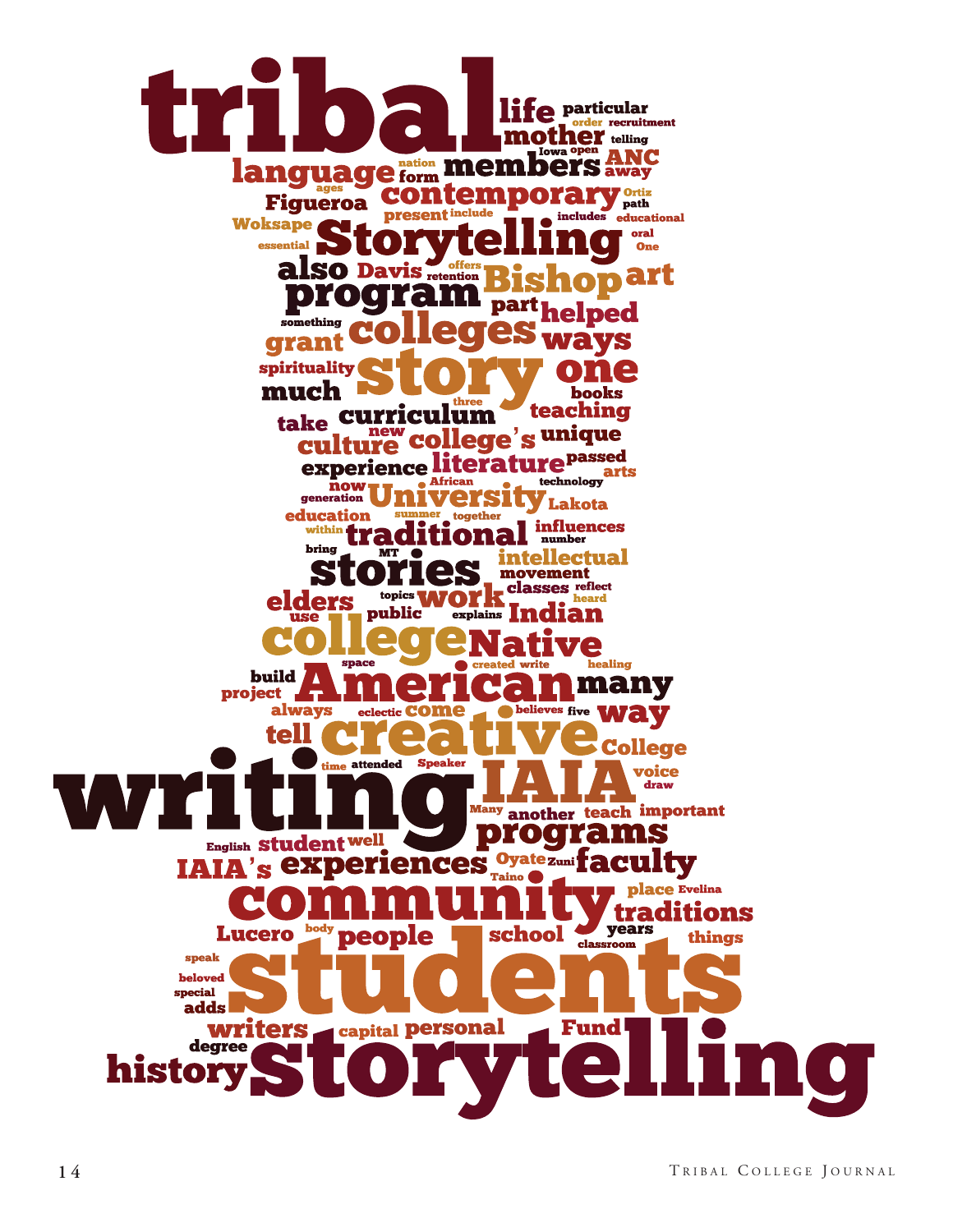# **Reshaping and preserving traditions The Art of Storytelling**

### *By Barbara Ellen Sorensen*

"When we speak, we use language conceptually. We can't be glib with our language. We cannot throw the beloved away." Simon Ortiz (Acoma Pueblo) said this several years ago during a writer's conference in New York City. Ortiz is a well-known poet and the ultimate storyteller. For him, storytelling is as much about education as entertainment. It is through storytelling that each tribe's history, moral precepts, and spirituality are passed down from one generation to the next.

This attention to the holistic value of storytelling and its link to community is understood by Kevin "Hoch" Decora (Lakota) who teaches at Sinte Gleska University in Mission, SD. He uses storytelling in his classes to reflect community and draw in students of all ages. "I use storytelling in all of my classes as a way to teach life lessons," he says. "Most of the stories I use are Lakota stories I heard growing up. They reflect my own family's personal history from the American Indian Movement (AIM) and the Wounded Knee Massacre," he says. "They are valuable in teaching all ages life lessons tied in with classes I teach—general psychology, personal health and wellness, and crisis counseling."

This sentiment is echoed throughout the tribal college movement, where story finds its way into many classrooms and programs. For example, Little Big Horn College (LBHC, Crow Agency, MT) offers a Speaker Series/Cultural Enrichment class focused on various topics in Crow culture and history. Library Director Tim Bernardis says that although the program is not specifically about storytelling, it occasionally features sessions on, for example, Old Man Coyote stories. The Speaker Series is free and open to the public. This program isn't unusual. At tribal colleges, administrators and faculty members incorporate storytelling into their curricula, find ways to bring elders and students together, and include community members within the traditions of education and storytelling.

*"I use storytelling in all of my classes as a way to teach life lessons."*

#### **Stories build intellectual capital**

One way that many tribal colleges have been able to formalize storytelling is through a project of the American Indian College Fund (The Fund). In 2006, The Fund received a five-year grant from Lilly Endowment, Inc. The \$17.5 million grant has helped 32 tribal colleges build intellectual capital by strengthening academic programs, promoting professional development, and focusing on the recruitment and retention of top faculty and students. According to The Fund, tribal colleges initially struggled with the concept of "intellectual capital" and many worried that the concept wasn't culturally congruent. The Fund's president and CEO Richard B. Williams (Oglala Lakota/Northern Cheyenne) alleviated those concerns by naming the project *Woksape Oyate*, which is Lakota for "Wisdom of the People."

The initiative has allowed each tribal college to more or less "customize" what it perceives as important to its particular mission. It has also helped build leadership among all the participants, while valuing the collective wisdom and experience—or "intellectual wealth"—of each tribal college. Through the project, tribal colleges created ten new bachelor's degree programs, 13 new associate's degree programs, and eight new certificate programs.

While Woksape Oyate intensified faculty, staff, and student recruitment and retention efforts, it also opened up greater opportunities for storytelling on tribal college campuses.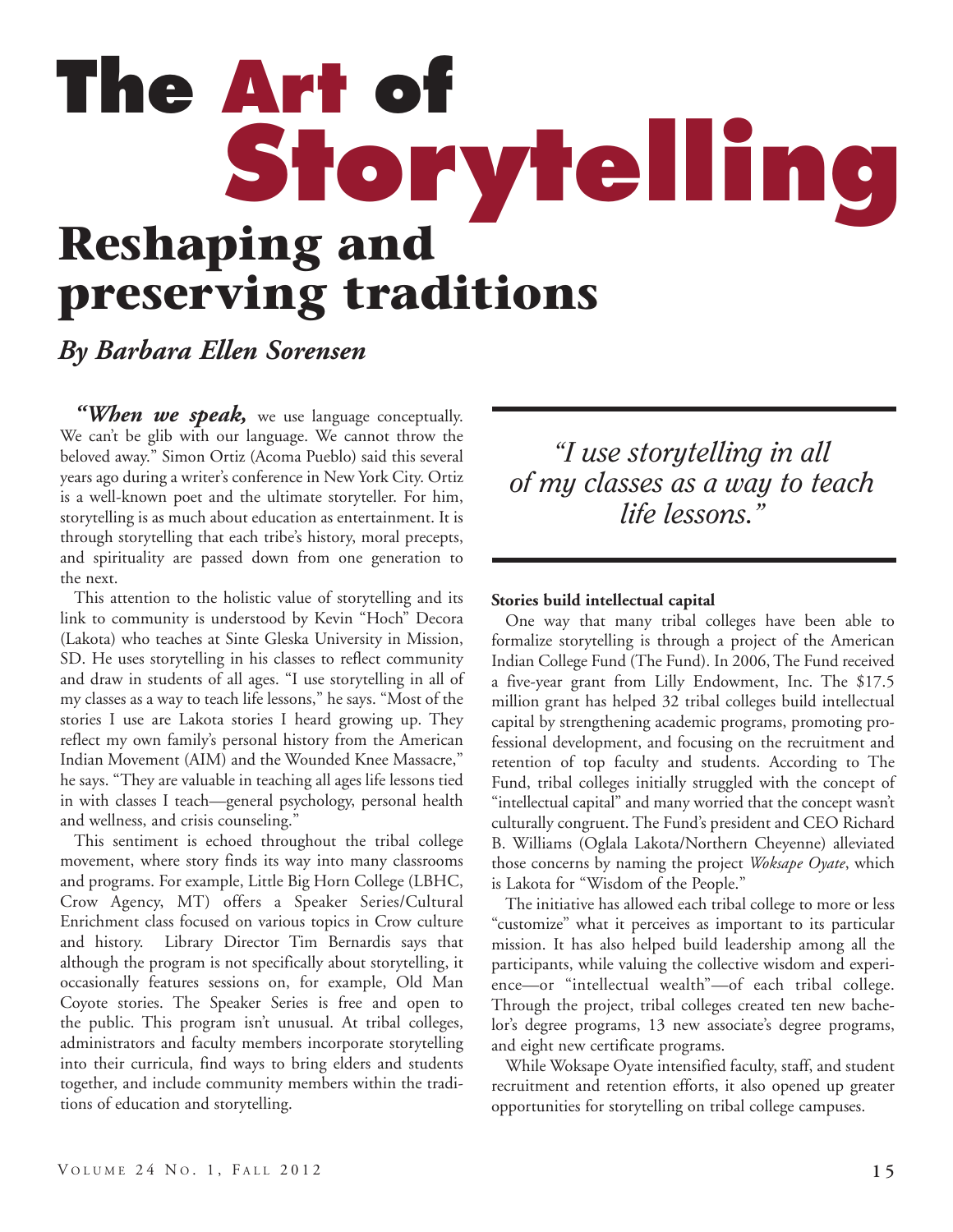

*TIMELESS STORIES. The act of storytelling brings people together through time and space. United Tribes photo by Dennis J. Neumann.*

At Aaniiih Nakoda College (ANC, Harlem, MT, formerly Fort Belknap College), public relations officer Rebecca Bishop (Aani/Little Shell Chippewa Cree) worked with the Woksape Oyate Project to tell the tribal college's story to the community, and to create open communication between the community and ANC.

The grant has allowed her to fine-tune and expand the tribal college's outreach materials. Bishop tells the college's story through brochures; alumni newsletters; view books; annual reports; public service announcements; articles in local, state, and national newspapers; journal articles; advertisements; 'stuffers'; posters; and radio spots, as well as hundreds of photographs. By telling the tribal college's story in so many ways, the grant has changed the way community members perceive the institution. By showcasing the many positive things happening at the college, Bishop says ANC is now perceived as "a beacon of light" on the Fort Belknap reservation.

Storytelling is infused not only into community life, but also into student experiences as well, according to Bishop. "Storytelling has been the earliest form of entertaining and teaching. In listening to my grandmother, who is 98, and my mother, who is in her 70s, and her husband, who is in his 80s, I have learned how things were (traditionally) done," she says. "Recently, we had an Earth Day activity out at Hays

## *"We exist because of story, and we are all storytellers."*

Lodgepole and one of our college students, Hannah Has Eagle, showed many of us, including community members, how they used to cook soup in a cow's stomach that was placed in a hole in the ground, and heated with hot rocks that were put in a fire. She was illustrating how we actually used chemistry in our traditional ways."

Bishop explains that through storytelling, people were instructed in the art of recognizing and gathering medicinal plants for healing purposes. Healing plants surround the people and being aware of their presence is the lesson embedded in a story that has been passed down through each generation. A story is constantly changing and reshaping itself, she says. "Everyone has a story, and we are always creating our own story," she adds. "This type of history is not found in books, but is passed down from elders telling their stories to younger people."

Bishop believes that the act of storytelling is much more effective than simply reading about something from a book and that there is something special about the sound of someone's voice relaying timeless information. "If you have ever noticed, little kids can be busy playing," she says, "but if someone starts to tell a story or read a story, they inevitably stop what they are doing and come to listen to the story." The auditory pleasure of storytelling engages the listener and an interesting reciprocity of learning emerges.

Storytelling also offers a tribe an auditory record of its traditional spirituality and history. Many tribes are now videotaping their elders and their unique stories in order to preserve what is quickly passing away. "It enhances our community by giving us another form of identity in knowing the personal history that is generally not printed in history books," Bishop comments. "At ANC, we have a group of elders who come into the classroom and tell stories and share the ways that their grandparents taught them. We utilize this in order to blend our curriculum with our culture."

#### **Nurturing student storytellers**

At some tribal colleges, storytelling is an official part of the curriculum. The Institute of American Indian Arts (IAIA, Santa Fe, NM) has been teaching creative writing to students for 50 years.

"Storytelling is at the core of Native cultures, of course, and creative writing has been a part of IAIA's curriculum since the school began," says Evelina Zuni Lucero (Isleta/Ohkay Owingeh Pueblo), a creative writing faculty member. "Over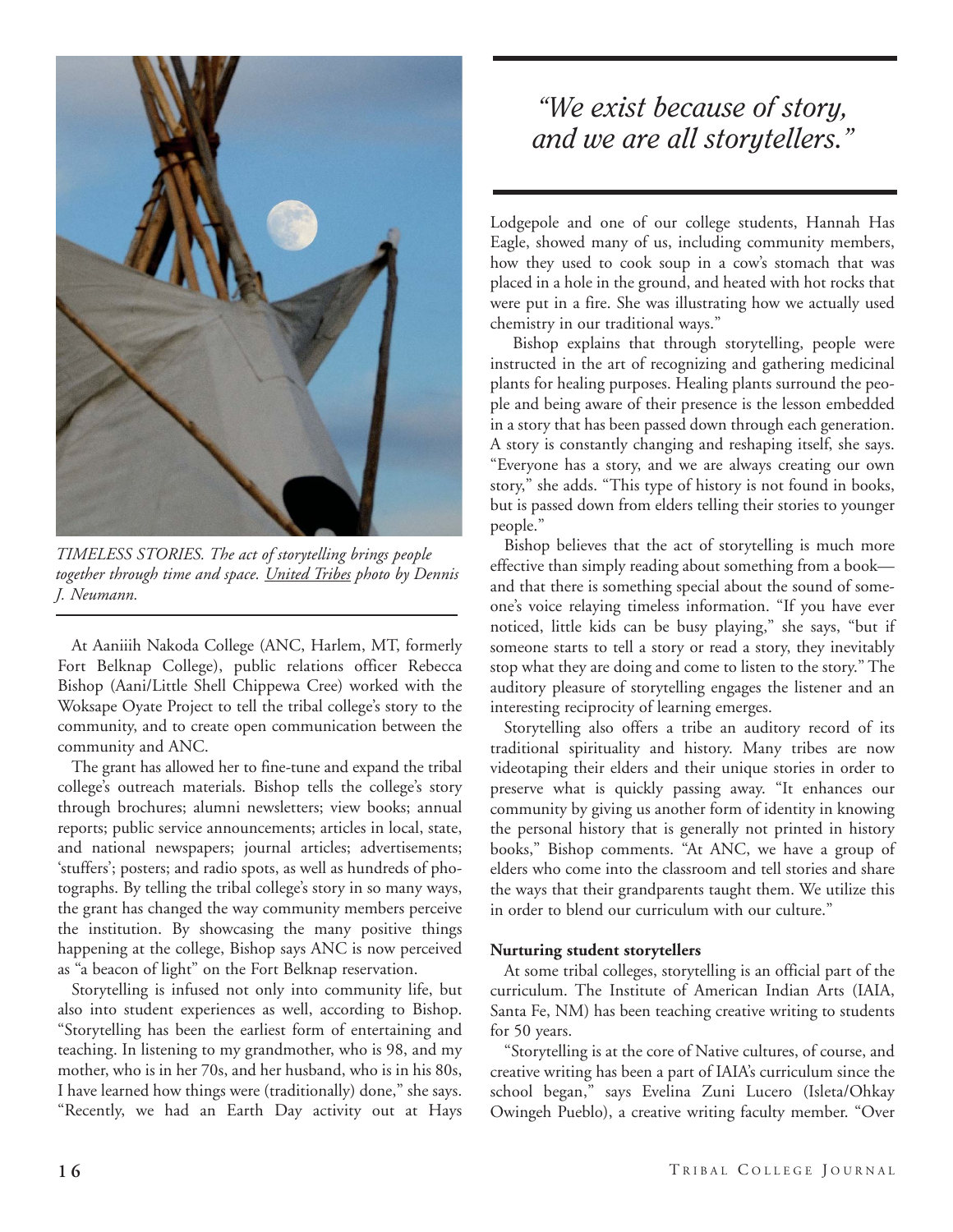time, our curriculum has expanded from poetry writing, fiction writing, and playwriting to include screenwriting, creative nonfiction, and journalism." She adds that all five degree programs allow students to tell stories in different mediums. "So much has been written about Indians by non-Indians," she says, "(and) much of it erroneous, so it is important that Native people have a voice to tell their own story."

One of IAIA's goals is to dismantle stereotypes. IAIA encourages its students to step outside the boxes that society has placed them in, to take risks and break free of the binding stereotypes. Lucero is proud that the creative writing program avidly embraces this model of teaching, learning, and exploring.

"Our creative writing students

in particular have always been encouraged to take imaginative risks in their writing," she says. "Students produce writing reflective of their interests, influences, and contemporary experiences, which vary widely from reservation-based, traditional upbringing, to off-reservation experiences in border towns or large metropolitan cities, to Indian-centered, but not necessarily traditional upbringing." Students draw on traditional oral narratives; personal experiences; and literature, film, music, and pop culture. They also inspire and influence one another.

At IAIA, says Lucero, the curriculum includes literature courses and special topics courses and exposes students to a wide array of influences that inspire their work. A grant from the Lannan Foundation enables the tribal college to invite accomplished American, Native American, and international writers to work with students during one-week residencies. IAIA has also increased the number of summer writing workshops our students attend.

In 2012, Jamie Figueroa (Taino) graduated as one of IAIA's three valedictorians. To her, storytelling is a "basic unit of life." As a returning, nontraditional, older student, Figueroa brought life experiences with her and a maturity that helped inform her own path through college. She had attended five different colleges before finding her way to IAIA.

IAIA's creative writing program confirms what she believes is a rudimentary truth: "We exist because of story, and we are all storytellers," she says. "When we write, we engage in a space that encourages exchange. Creative writing becomes a basic need that helps one survive." At IAIA, the creative writing program engaged her as a human being and, she says, helped form the empathy that fed her soul and spirit. "Storytelling evolves as an essential and sacred element of life," she says, adding that storytelling, as part of the educational process, is really quite ordinary: "So, there is a sort of paradox."

Thanks to financial support from IAIA, Figueroa attended a number of summer writing conferences. Perhaps the most life-changing conference was in Puerto Rico, in the town of Loiza, where Figueroa's single mother was born and raised.

During her time there, Figueroa merged her creative writing with spirituality. She is grateful to those who helped her arrive at the place where her mother had been born. "My mother told me stories of this place, sometimes with misery and pain in her voice; other times, lovingly," she says. "Seeing people who looked and spoke like me created a movement in my body that was familiar. This movement is present in my mother because (as humans) we embody the places we are from." By visiting there, her writing became richer.

"Storytelling comes from these experiences," she says. "I realize my stories come from dancing to the African and Taino rhythms of drums, watching the flow of the Loiza River, seeing the iguanas in the trees. After that trip, I felt the roots in my body growing strong. I felt more fully present."

Jon Davis, chair of the creative writing department, explains that IAIA is not a tribally specific college and it doesn't have access to tribal elders and community members on campus.



*SERIOUS ART. United Tribes Technical College student Cecily St. Cyr (Winnebago Tribe of Nebraska), is a student in the Media Arts division of the UTTC Art/Art Marketing Program. United Tribes photo by Dennis J. Neumann*